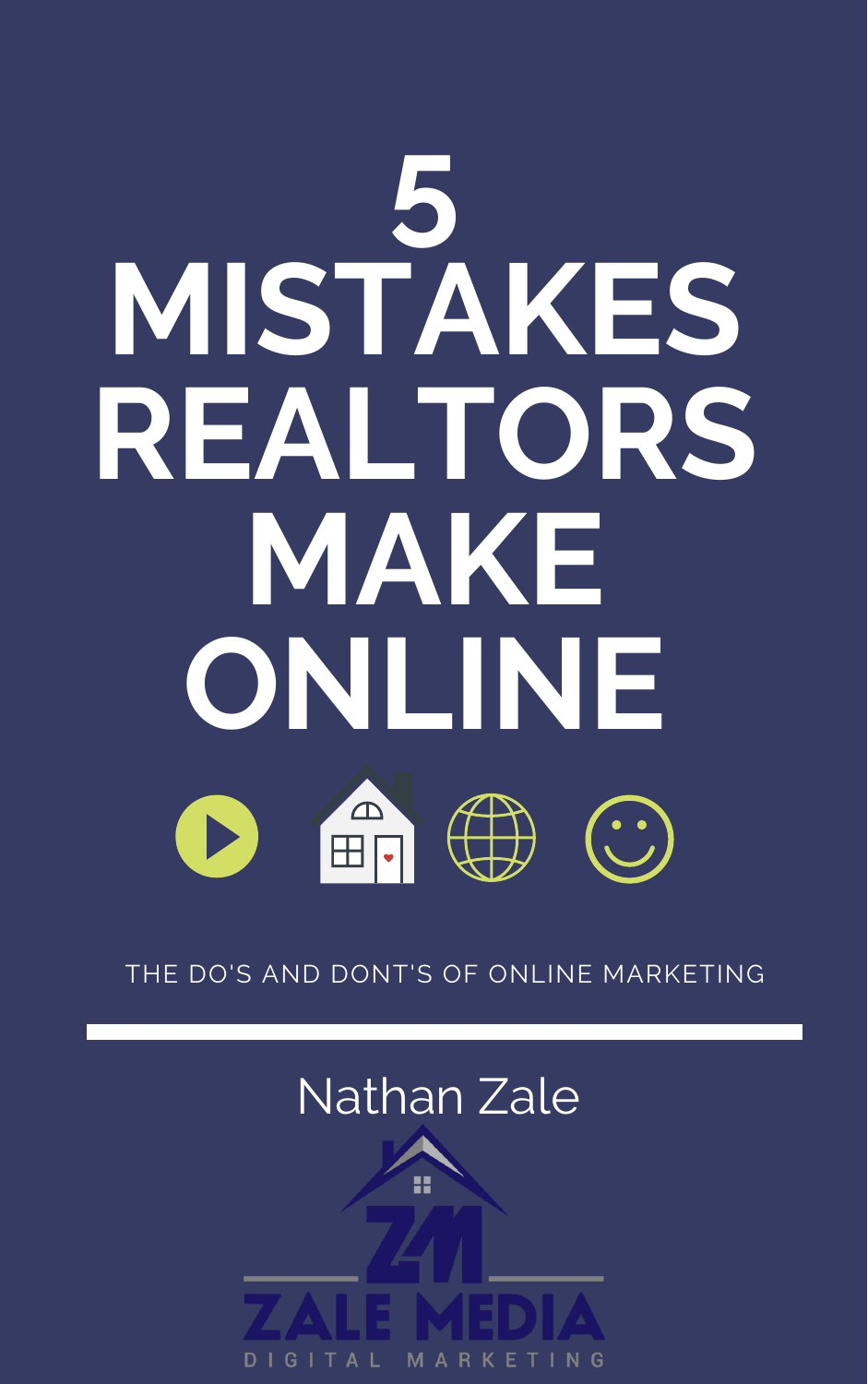Did you know that the average daily time spent on social is 116 minutes a day?!

That's crazy.

That's 812 minutes a week and more than a MONTH's time in a year.

Reality check.

So, how are you using social media if you're a real estate agent? Are you a part of these statistics or are you LEVERAGING these statistics to help grow your business?

Here are five common mistakes that real estate agents make on social media.

#### **1. Just Listed! Sold! Open House! Just Listed! Pending! Sold! Call me for free consultation!**

Sell, sell, sell, sell, me, me, me. Banner, banner, banner. That's what I see.

We get it, you're crushing it in real estate and are active in the business.

It's great to show people you're in real estate and actively working just like anyone else, but it doesn't mean it's the only thing you should be posting. When you're a real estate agent, your clients are buying YOU as a PERSON. Not the last home you sell.

#### **Why it's a mistake:**

- You're not providing any value to your followers.
- It doesn't connect with anyone.
- You're not building your brand. You're selling.

#### **What you can do:**

- Still, promote your sales!
- Try telling a story (because we know every transaction isn't smooth).
- Think outside of the box with how you promote your new business.

#### **2. You have someone else doing it all for you**

You're a busy real estate agent, we get it. But that doesn't mean you should be neglecting one of your most powerful marketing avenues.

Again, people are buying **you** and creating a brand on social media that is authentic will only help connect you to your past and future clients.

#### **Why it's a mistake:**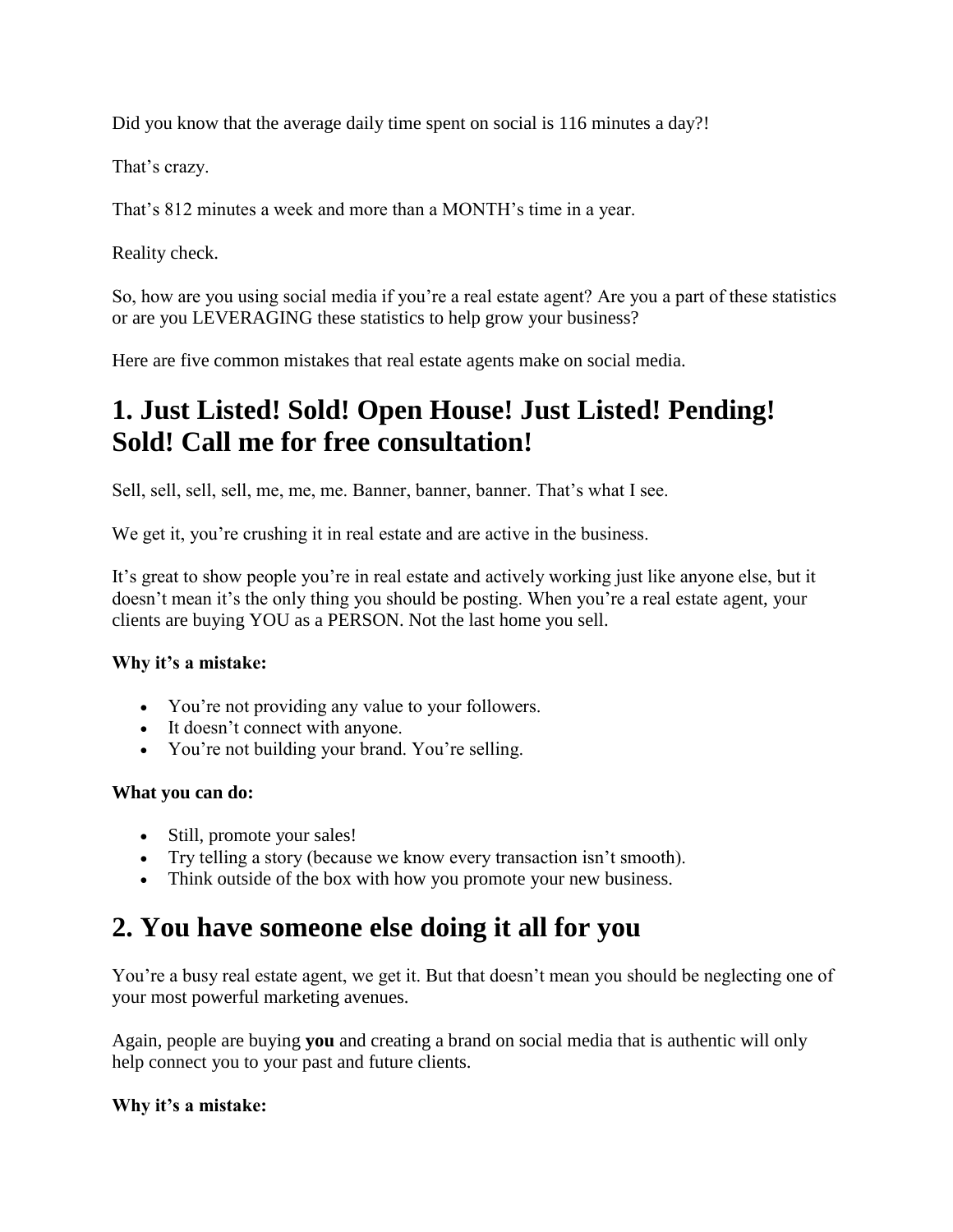- It's easily spotted when someone is managing someone else's business accounts.
- It's not your voice that's posting, it's usually broad or off. People buy **you.**

#### **What you can do:**

• You can still have someone help you. Just give them different tasks like curating content, creating content for you, scheduling it, etc. BUT, you should be the one that posts it. Maybe, it's just the strategy you need help with.

#### **3. You're not engaging with others**

Again, you're a busy real estate agent hustling homes writing contracts, we get it. This should really be the number one mistake as it's the most important thing you need to be doing if you want to build your social sphere of influence,

As a marketer, you need to be going to where your clients attention is. The fact of the matter, it's likely on Social Media. It's easy to connect with them, it's approachable, it's organic. Try "making your touches" online next time you think about picking up the phone to connect with your sphere.

#### **Why it's a mistake:**

- It doesn't help you be seen.
- Todays attention is on social media that's where we need to be too as marketers/salespeople.
- It's a great way to grow your "social sphere."

#### **What you can do:**

- Time block 20 minutes a day to connect with your past, current, and potential clients on social media.
- Start making your touches on social media and see how fast you get a response back (vs. e-mail/phone call).
- Actively seek new people to connect and engage with on social media (people, groups, etc).

#### **4. You're not creating any user-generated content**

User-generated content is simply content created by the marketer/brand. In this case - content created by YOU (the realtor).

Content created can include intentional photos, blogs, mini blogs and videos.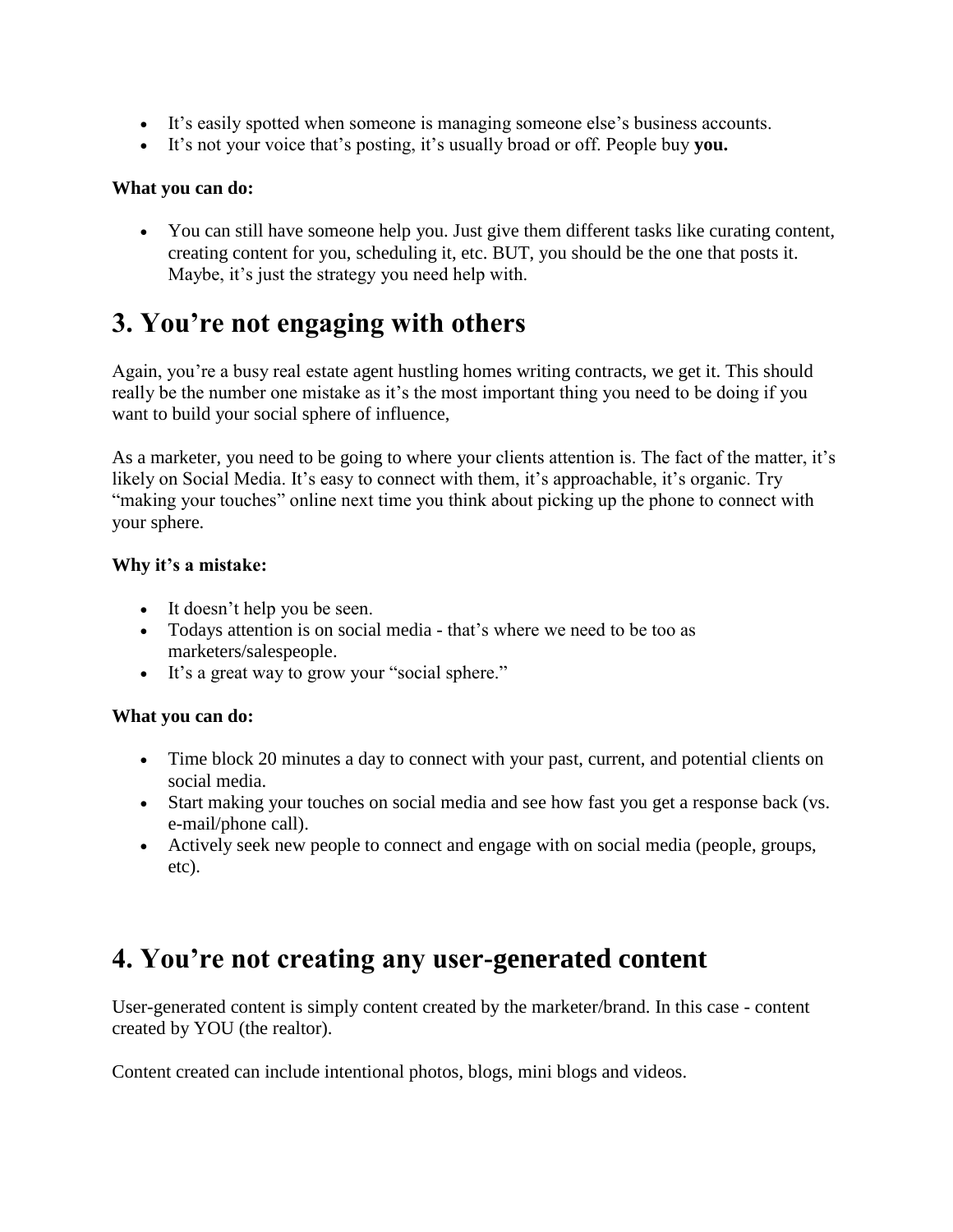Again - I say this again, people connect with you as a person. They want to see you on social media.

Not the stock image.

Not the corny graphic that you found online.

Something that is in line with your brand.

As realtors, we are our own company. We are entrepreneurs. We need to be TREATING ourself like it. How would Amazon market themselves? Do you think they'd take a stock quote off of google and post that? Didn't think so.

#### **Why it's a mistake:**

- User-generated content positions you as an authority in the industry (Blogging).
- User-generated content shows that you care about your brand and you're taking the time to market it like the year we're living in.
- User-generated content connects better with your customers.

#### **What you can do:**

- Use websites like [Medium](https://medium.com/) or [LinkedIn](https://www.linkedin.com/help/linkedin/answer/47538/creating-articles-on-linkedin?lang=en) or [Facebook Notes](https://www.facebook.com/facebookmedia/blog/tips-for-using-facebook-notes) to start blogging.
- Schedule quarterly photoshoots that allow you to have a "bank" of content that you can use and post in a variety of different ways.
- Push yourself outside of your comfort zone for creating content! Create a marketing plan around it and stick to it.

#### **5. You're not taking it seriously**

Think of your favorite companies or brands. How are they marketing themselves?

Now think of your brand. Are you marketing yourself similar to them?

Guys - we need to be thinking of our real estate business as a BUSINESS. Most businesses are taking social media marketing seriously and so do we.

The numbers don't lie and the fact that there are 3billion+ active social media users should give you some motivation.

The real fact is that your customers are likely here too.

#### **Why it's a mistake:**

- Your customers are actually using this platform (and you are too).
- You're missing out on a lot of attention.